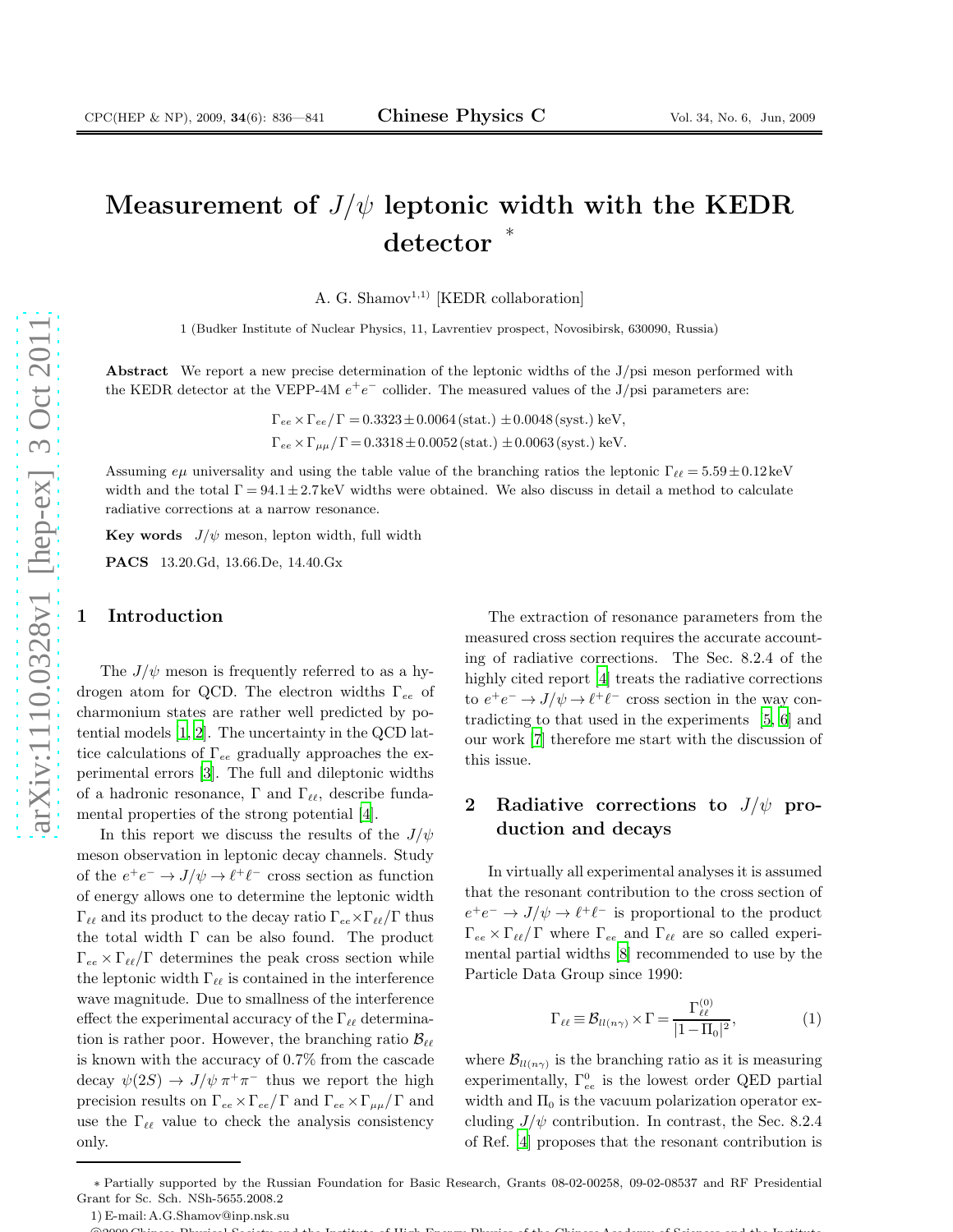proportional to  $\Gamma_{ee} \times \Gamma_{\ell\ell}^{(0)}/\Gamma = \Gamma_{ee}^0 \times \Gamma_{\ell\ell}/\Gamma$ .

According to Ref. [\[9](#page-5-8)] the cross section of the single–photon annihilation  $e^+e^-\rightarrow \ell^+\ell^-$  can be written in the form

<span id="page-1-0"></span>
$$
\sigma = \int dx \frac{\sigma_0((1-x)s)}{|1-\Pi((1-x)s)|^2} f(s,x),\tag{2}
$$

where the  $f(s,x)$  is calculated with a high accuracy, the  $\Pi(s)$  represents the vacuum polarization operator and  $\sigma_0(s)$  in the Born level cross section of the process.

Assuming the Breit-Wigner shape for  $\sigma_0$ 

$$
\sigma(s) = \frac{12\pi \Gamma_{ee}^0 \Gamma_{\ell\ell}^0}{(s - M^2)^2 + M^2 \Gamma^2}
$$
(3)

and replacing  $\Pi(s)$  with  $\Pi_0$  mentioned above, one reproduces the result of the Sec. 8.2.4 of Ref. [\[4\]](#page-5-3).

However, the Born level cross section of the  $e^+e^- \rightarrow \ell^+\ell^-$  process is the smooth function of s therefore the resonance behavior of the cross section [\(2\)](#page-1-0) is due to energy dependence of the full vacuum polarization operator Π containing the resonant con-tribution<sup>[∗](#page-1-1)</sup>. One has  $\Pi = \Pi_0 + \Pi_R$  with nonresonant  $\Pi_0 = \Pi_{ee} + \Pi_{\mu\mu} + \Pi_{\tau\tau} + \Pi_{q\bar{q}}$  and

$$
\Pi_R(s) = \frac{3\Gamma_{ee}^0}{\alpha} \frac{s}{M_0} \frac{1}{s - M_0^2 + iM_0\Gamma_0},\tag{4}
$$

where  $M_0$ ,  $\Gamma_0$  and  $\Gamma_{ee}^{(0)}$  are the "bare" resonance mass and widths.

The formula [\(2\)](#page-1-0) gives the cross section without separation to the continuum, resonant and interference parts. To obtain the contribution of the resonance, the continuum one must be subtracted from the amplitude. It can be done with the equality

<span id="page-1-2"></span>
$$
\frac{1}{1 - \Pi_0 - \Pi_R(s)} \equiv \frac{1}{1 - \Pi_0} + \frac{1}{(1 - \Pi_0)^2} \frac{3\Gamma_{ee}^0}{\alpha} \frac{s}{M_0} \frac{1}{s - \tilde{M}^2 + i\tilde{M}\tilde{\Gamma}} \tag{5}
$$

in which both  $\tilde{M}$  and  $\tilde{\Gamma}$  depend on s:

$$
\tilde{M}^2 = M_0^2 + \frac{3\Gamma_{ee}^0}{\alpha} \frac{s}{M_0} \text{Re} \frac{1}{1 - \Pi_0},
$$
  

$$
\tilde{M}\tilde{\Gamma} = M_0 \Gamma_0 - \frac{3\Gamma_{ee}^0}{\alpha} \frac{s}{M_0} \text{Im} \frac{1}{1 - \Pi_0}.
$$
 (6)

In a vicinity of a narrow resonance this dependence is negligible thus the resonant contribution can be described with the Breit-Wigner amplitude containing "dressed" parameters  $M \approx \tilde{M}(M_0^2)$ ,  $\Gamma \approx \tilde{\Gamma}(M_0^2)$ . Due to the extra power of the vacuum polarization factor  $1/|1-\Pi_0|$  in the second term of [\(5\)](#page-1-2) the resonant part of the  $e^+e^- \rightarrow \ell^+\ell^-$  cross section is proportional to  $\Gamma_{ee} \times \Gamma_{\ell\ell}/\Gamma$  and does not depend on  $\Gamma_{ee}^{(0)}$  explicitly.

The analytical expressions for the  $e^+e^-\to \ell^+\ell^$ cross section in the soft photon approximation were first derived by Ya. A. Azimov et al. in 1975 [\[10\]](#page-5-9). With some up-today modifications one obtains in the vicinity of a narrow resonance

<span id="page-1-4"></span>
$$
\left(\frac{d\sigma}{d\Omega}\right)^{ee \to \mu\mu} \approx \left(\frac{d\sigma}{d\Omega}\right)^{ee \to \mu\mu}_{\text{QED}} + \frac{3}{4M^2} \left(1 + \delta_{\text{sf}}\right) \left(1 + \cos^2\theta\right) \times \left\{\frac{3\Gamma_{ee}\Gamma_{\mu\mu}}{\Gamma M} \text{Im}\,\mathcal{F} - \frac{2\alpha\sqrt{\Gamma_{ee}\Gamma_{\mu\mu}}}{M} \text{Re}\,\frac{\mathcal{F}}{1 - \Pi_0}\right\},\tag{7}
$$

where a correction  $\delta_{\rm sf}$  follows from the structure function approach of [\[9](#page-5-8)]:

$$
\delta_{\rm sf} = \frac{3}{4}\beta + \frac{\alpha}{\pi} \left(\frac{\pi^2}{3} - \frac{1}{2}\right) + \beta^2 \left(\frac{37}{96} - \frac{\pi^2}{12} - \frac{1}{36} \ln \frac{W}{m_e}\right) \tag{8}
$$

and

<span id="page-1-3"></span>
$$
\mathcal{F} = \frac{\pi \beta}{\sin \pi \beta} \left( \frac{M/2}{-W + M - i\Gamma/2} \right)^{1-\beta} \tag{9}
$$

with

$$
\beta = \frac{4\alpha}{\pi} \left( \ln \frac{W}{m_e} - \frac{1}{2} \right). \tag{10}
$$

The terms proportional to  $\text{Im}\,\mathcal{F}$  and  $\text{Re}\,\mathcal{F}$  describe the contribution of the resonance and the interference effect, respectively.

Originally in Ref. [\[10\]](#page-5-9) the electron loops only were taken into account in  $\Pi_0$  while the terms  $\lesssim \beta^2$  were omitted including the  $\pi\beta/\sin(\pi\beta)$  factor [\[11\]](#page-5-10) in [\(9\)](#page-1-3).

For the  $e^+e^-$  final state one has

<span id="page-1-5"></span>
$$
\left(\frac{d\sigma}{d\Omega}\right)^{ee \to ee} \approx \left(\frac{d\sigma}{d\Omega}\right)^{ee \to ee}_{\text{QED}} +
$$
\n
$$
\frac{1}{M^2} \left\{\frac{9}{4} \frac{\Gamma_{ee}^2}{\Gamma M} (1 + \cos^2 \theta) (1 + \delta_{\text{sf}}) \operatorname{Im} \mathcal{F} - \frac{3\alpha}{2} \frac{\Gamma_{ee}}{M} \left[ (1 + \cos^2 \theta) - \frac{(1 + \cos \theta)^2}{(1 - \cos \theta)} \right] \operatorname{Re} \mathcal{F} \right\},\tag{11}
$$

where the relative accuracy of the interference term is about  $\beta$  (7.6% for  $J/\psi$ ). That is sufficient for the analysis reported.

For the nonresonant contribution  $\sigma_{\text{QED}}$  the calculations of [\[12,](#page-5-11) [13](#page-5-12)] can be used implemented in the event generators BHWIDE [\[14](#page-5-13)] and MCGPJ [\[15\]](#page-5-14).

In order to compare the theoretical cross sections [\(7\)](#page-1-4) and [\(11\)](#page-1-5) with experimental data, it is necessary to perform their convolution with a distribution of the total collision energy which is assumed to be Gaussian with an energy spread  $\sigma_W$ :

$$
\rho(W) = \frac{1}{\sqrt{2\pi} \,\sigma_W} \exp\left(-\frac{(W-W_0)^2}{2\sigma_W^2}\right),\,
$$

<span id="page-1-1"></span><sup>∗</sup>We are grateful to V. S. Fadin for clarification of this issue.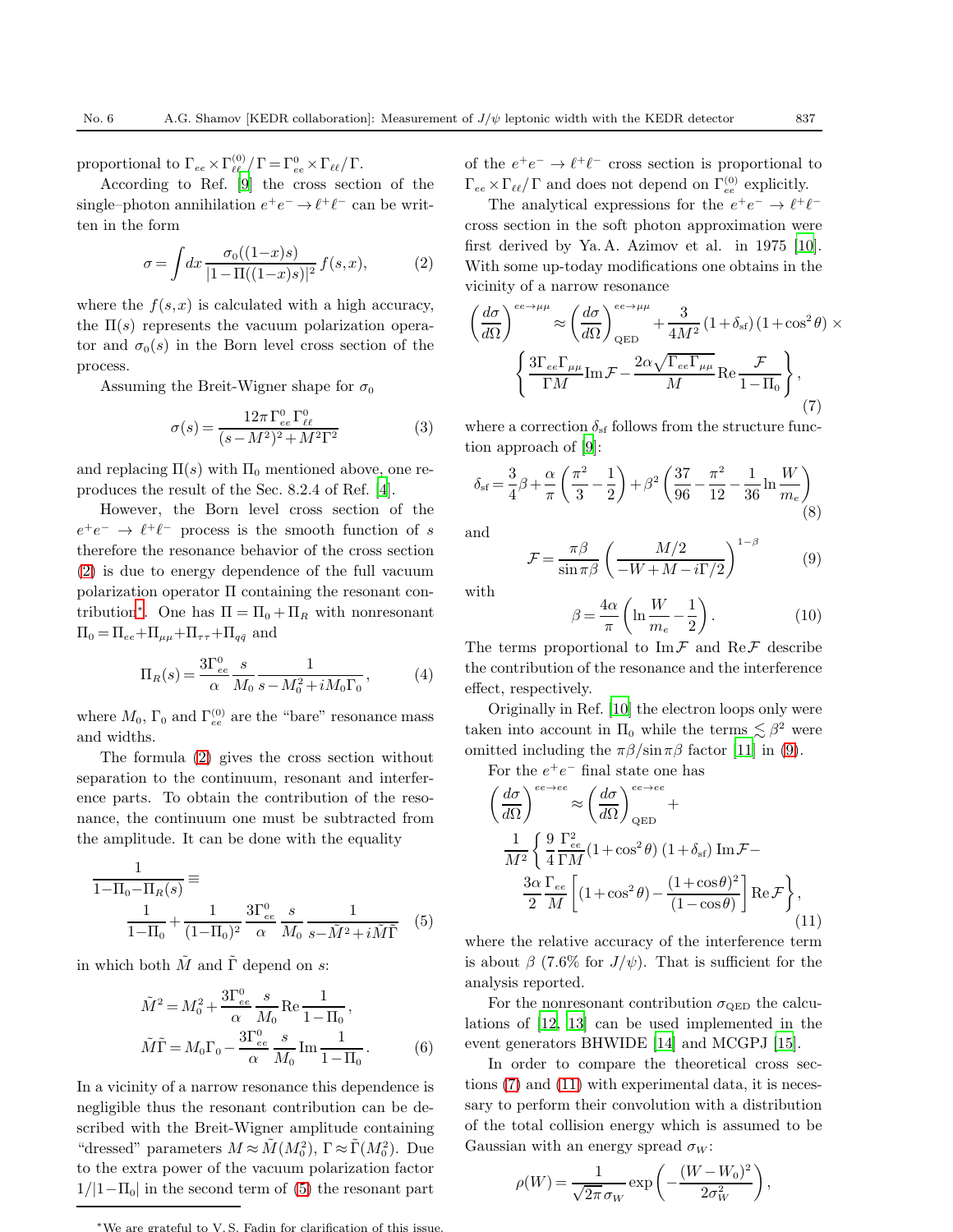where  $W_0$  is an average c.m. collision energy.

# 3 VEPP-4M collider and KEDR detector

The VEPP-4M collider [\[16](#page-5-15)] can operate in the wide range of beam energy from 1 to 6 GeV. The peak luminosity in the  $J/\psi$  energy region is about  $2\times$  $10^{30}$  cm<sup>-2</sup>s<sup>-1</sup>.



Fig. 1. VEPP-4M/KEDR complex with the resonant depolarization and the infrared light Compton backscattering facilities.

One of the main features of the VEPP-4M is a possibility of precise energy determination. The resonant depolarization method [\[17](#page-5-16), [18\]](#page-5-17) was implemented at VEPP-4 from the beginning of experiments in early eighties for the measurements of the  $J/\psi$  and  $\psi(2S)$ mass with the OLYA [\[19\]](#page-5-18) detector and  $\Upsilon$  family mass with the MD-1 [\[19](#page-5-18)] detector.

At VEPP-4M the accuracy of the energy calibration with the resonant depolarization is improved to about 10<sup>−</sup><sup>6</sup> . The interpolation of energy between cal-ibrations [\[20](#page-5-19)] in the  $J/\psi$  region has the accuracy of  $6 \cdot 10^{-6}$  ( $\simeq 10 \text{ keV}$ ).

In 2005 a new technique developed at the BESSY-I and BESSY-II synchrotron radiation sources [\[21](#page-5-20), [22](#page-5-21)] was adopted for VEPP-4M. It employs the infrared light Compton backscattering and has a worse precision (50÷70 keV in the  $J/\psi$  region) but, unlike the resonant depolarization, can be used during data taking.

The KEDR detector [\[23](#page-5-22)] includes the vertex detector, the drift chamber, the scintillation time-offlight counters, the aerogel Cherenkov counters, the barrel liquid krypton calorimeter, the endcap CsI calorimeter, and the muon system built in the yoke of a superconducting coil generating a field of 0.65 T. The detector also includes the scattered electron tagging system for studying of the two-photon processes. The on-line luminosity is measured by two independent single bremsstrahlung monitors.

### 4 Experiment description

In April 2005, the 11-point scan of the  $J/\psi$  has been performed with the integral luminosity of 230 nb<sup>−</sup><sup>1</sup> . This corresponds approximately to 15000  $J/\psi\to e^+e^-$  decays. During this time, 26 calibrations of the beam energy were done using the resonancedepolarization method.

Single bremsstrahlung and Bhabha scattering to the endcap calorimeter were used in the relative measurement of luminosity. The absolute calibration of the luminosity was performed using the large angle Bhabha scattering in the  $\Gamma_{ee} \times \Gamma_{ee}/\Gamma$  analysis.



<span id="page-2-0"></span>Fig. 2. Observed  $e^+e^- \rightarrow$  hadrons cross section according to the results of the  $J/\psi$  scan.

Figure [2](#page-2-0) shows the observed  $e^+e^- \rightarrow$  hadrons cross section at the  $J/\psi$  energy region. These data were used to fix the resonance peak position and to determine the beam energy spread. The value of the  $J/\psi$  mass agrees with the earlier VEPP-4M/KEDR experiments [\[20](#page-5-19)].

#### 5 Data analysis

In our analysis we employed the simplest selection criteria that ensured a sufficient suppression of multihadron events and the cosmic-ray background, please see Ref. [\[24\]](#page-5-23) for details.

In order to measure the resonance parameters in the  $e^+e^-$  channel, the set of events was divided into ten equal angular intervals from  $40^{\circ}$  to  $140^{\circ}$ . At the *i*-th point in energy  $E_i$  and the *j*-th angular interval  $\theta_i$ , the expected number of events was parameterized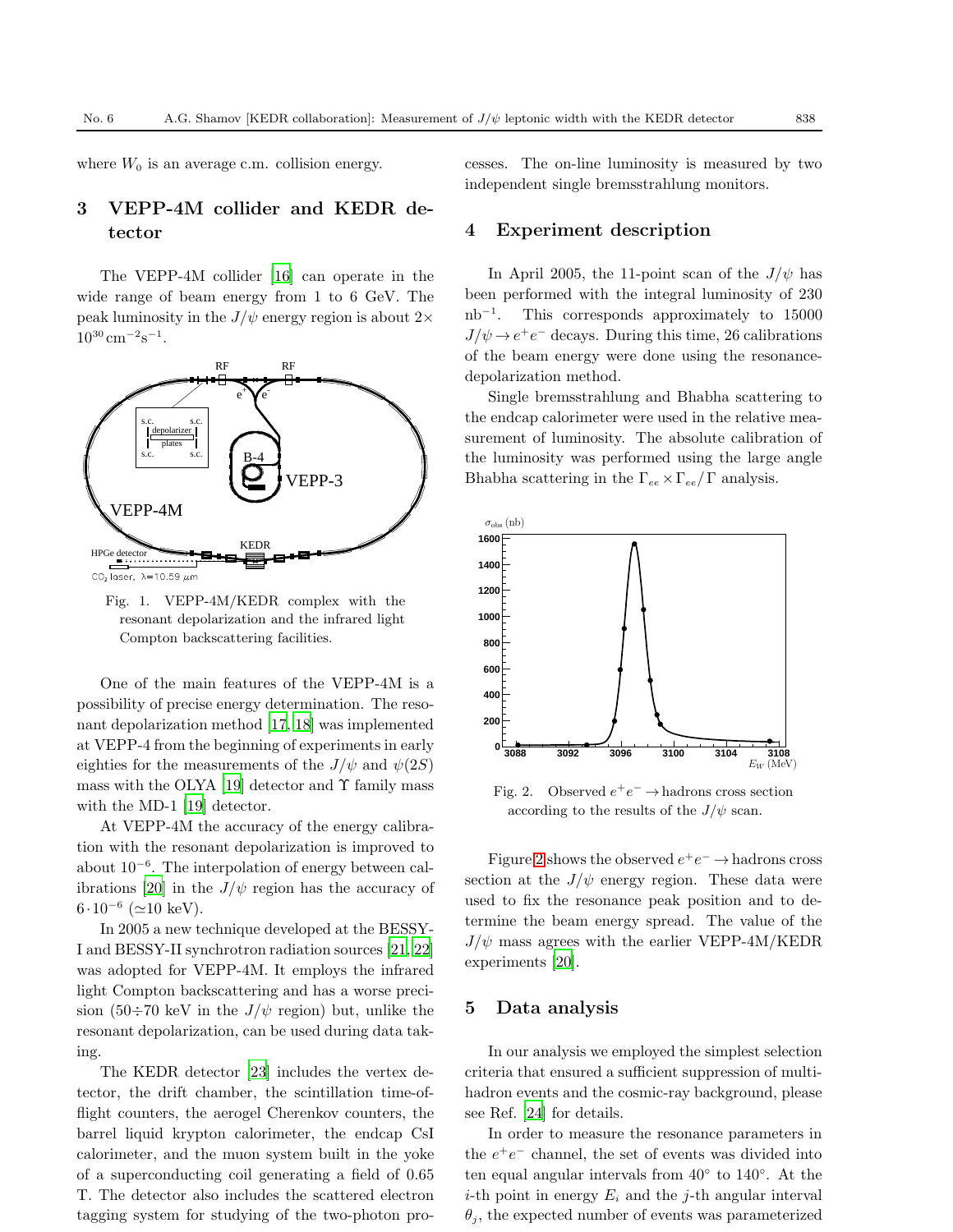as

<span id="page-3-1"></span>
$$
N_{\exp}(E_i, \theta_j) = \mathcal{R}_{\mathcal{L}} \times \mathcal{L}(E_i) \times
$$
  
\n
$$
\left(\sigma_{\mathrm{res}}^{\mathrm{theor}}(E_i, \theta_j) \cdot \varepsilon_{\mathrm{res}}^{\mathrm{sim}}(E_i, \theta_j) + \sigma_{\mathrm{inter}}^{\mathrm{theor}}(E_i, \theta_j) \cdot \varepsilon_{\mathrm{inter}}^{\mathrm{sim}}(E_i, \theta_j) + \sigma_{\mathrm{Bhabha}}^{\mathrm{sim}}(E_i, \theta_j) \cdot \varepsilon_{\mathrm{Bhabha}}^{\mathrm{sim}}(E_i, \theta_j)\right).
$$
\n(12)

where  $\mathcal{L}(E_i)$  is the integrated luminosity measured by luminosity monitor at the *i*-th point;  $\sigma_{\text{res}}^{\text{theor}}$ ,  $\sigma_{\text{inter}}^{\text{theor}}$ and  $\sigma_{\text{Bhabha}}^{\text{theor}}$  are the theoretical cross sections respectively for resonance, interference and Bhabha contributions;  $\varepsilon_{\rm res}^{\rm sim}$ ,  $\varepsilon_{\rm inter}^{\rm sim}$  and  $\varepsilon_{\rm Bhabha}^{\rm sim}$  are detector efficiencies obtained from simulated data.

In this formula the following free parameters were used:

- 1. the product  $\Gamma_{ee} \times \Gamma_{ee}/\Gamma$ , which determines the magnitude of the resonance signal;
- 2. the electron width  $\Gamma_{ee}$ , which specifies the amplitude of the interference wave;
- 3. the coefficient  $\mathcal{R}_{\mathcal{L}}$ , which provides the absolute calibration of the luminosity monitor.



<span id="page-3-0"></span>Fig. 3. Fits to experimental data for  $e^+e^- \rightarrow$  $e^+e^-$  process at  $J/\psi$  energy region for four angular ranges.

We note that the coefficient  $\mathcal{R}_{\mathcal{L}}$  partially accounts the possible difference between the actual detection efficiency and simulation in the case where these difference do not depend on the scattering angle or the beam energy (or the data taking time) thus the substantial cancellation of errors occurs.

Figure [3](#page-3-0) shows our fit to the data for four angular intervals. The joined fit in ten equal intervals from 40◦ to 140◦ produce the following basic result:

<span id="page-3-2"></span>
$$
\Gamma_{ee} \times \Gamma_{ee} / \Gamma = 0.3323 \pm 0.0064 \text{ (stat.) keV,}
$$
  
\n
$$
\mathcal{R}_\mathcal{L} = 93.4 \pm 0.7 \text{ (stat.)} \%,
$$
  
\n
$$
\Gamma_{ee} = 5.7 \pm 0.6 \text{ (stat.) keV.}
$$
\n(13)

Due to different angular distributions for Bhabha scattering and resonance events, subdivision of the data into several angular bins decreases a statistical error for  $\Gamma_{ee} \times \Gamma_{ee}/\Gamma$  by 40÷50%. The electron width obtained by the fit has a statistical error of about 10% and agrees with the world-average value.



<span id="page-3-3"></span>Fig. 4. Fit to experimental data for  $e^+e^- \rightarrow$  $\mu^+ \mu^-$  process at  $J/\psi$  energy region.

Similarly to [\(12\)](#page-3-1), the expected number of  $e^+e^-\to$  $\mu^+\mu^-$  events was parameterized in the form:

$$
N_{\exp}(E_i) = \mathcal{R}_{\mathcal{L}} \times \mathcal{L}(E_i) \times
$$
  
\n
$$
\begin{pmatrix}\n\sigma_{\mathrm{res}}^{\mathrm{theor}}(E_i) \cdot \varepsilon_{\mathrm{res}}^{\mathrm{sim}}(E_i) + \sigma_{\mathrm{inter}}^{\mathrm{theor}}(E_i) \cdot \varepsilon_{\mathrm{inter}}^{\mathrm{sim}}(E_i) + \sigma_{\mathrm{bg}}^{\mathrm{theor}}(E_i) \cdot \varepsilon_{\mathrm{bg}}^{\mathrm{sim}}(E_i) + F_{\mathrm{cosmic}} \times T_i,\n\end{pmatrix}
$$
\n(14)

with the same meaning of  $\mathcal{R}_{\mathcal{L}}$  and  $\mathcal{L}(E_i)$  as in [\(12\)](#page-3-1).  $\mathcal{L}(E_i)$  is multiplied by the sum of the products of theoretical cross sections for resonance, interference and QED background and detection efficiencies as obtained from simulated data.  $\mathcal{R}_c$  was fixed by re-sult [\(13\)](#page-3-2).  $T_i$  is the live data taking time. Unlike [\(12\)](#page-3-1) there is only one angular interval from  $40^{\circ}$  to  $140^{\circ}$ .

The following free parameters were used:

- 1. the product  $\Gamma_{ee} \times \Gamma_{\mu\mu}/\Gamma$ , which determines the magnitude of the resonance signal;
- 2. the square root of electron and muon widths  $\sqrt{\Gamma_{ee}\Gamma_{\mu\mu}}$ , which specifies the amplitude of the interference wave;
- 3. the cosmic events rate  $F_{\text{cosmic}}$  passed the selection criteria for the  $e^+e^- \rightarrow \mu^+\mu^-$  events.

Due to variations of luminosity during the experiment it is possible to separate cosmic events contribution  $(F_{\text{cosmic}} \cdot T_i)$  from nonresonant background contribution  $(\sigma_{bg}^{theor}(E_i) \cdot \varepsilon_{bg}^{sim}(E_i) \cdot L_i)$ .

Figure [4](#page-3-3) shows our fit to the  $e^+e^- \rightarrow \mu^+\mu^-$  data. It yields the following result:

<span id="page-3-4"></span>
$$
\Gamma_{ee} \times \Gamma_{\mu\mu}/\Gamma = 0.3318 \pm 0.0052 \text{ (stat.) keV,}
$$
  

$$
\sqrt{\Gamma_{ee} \times \Gamma_{\mu\mu}} = 5.6 \pm 0.7 \text{ (stat.) keV.}
$$
 (15)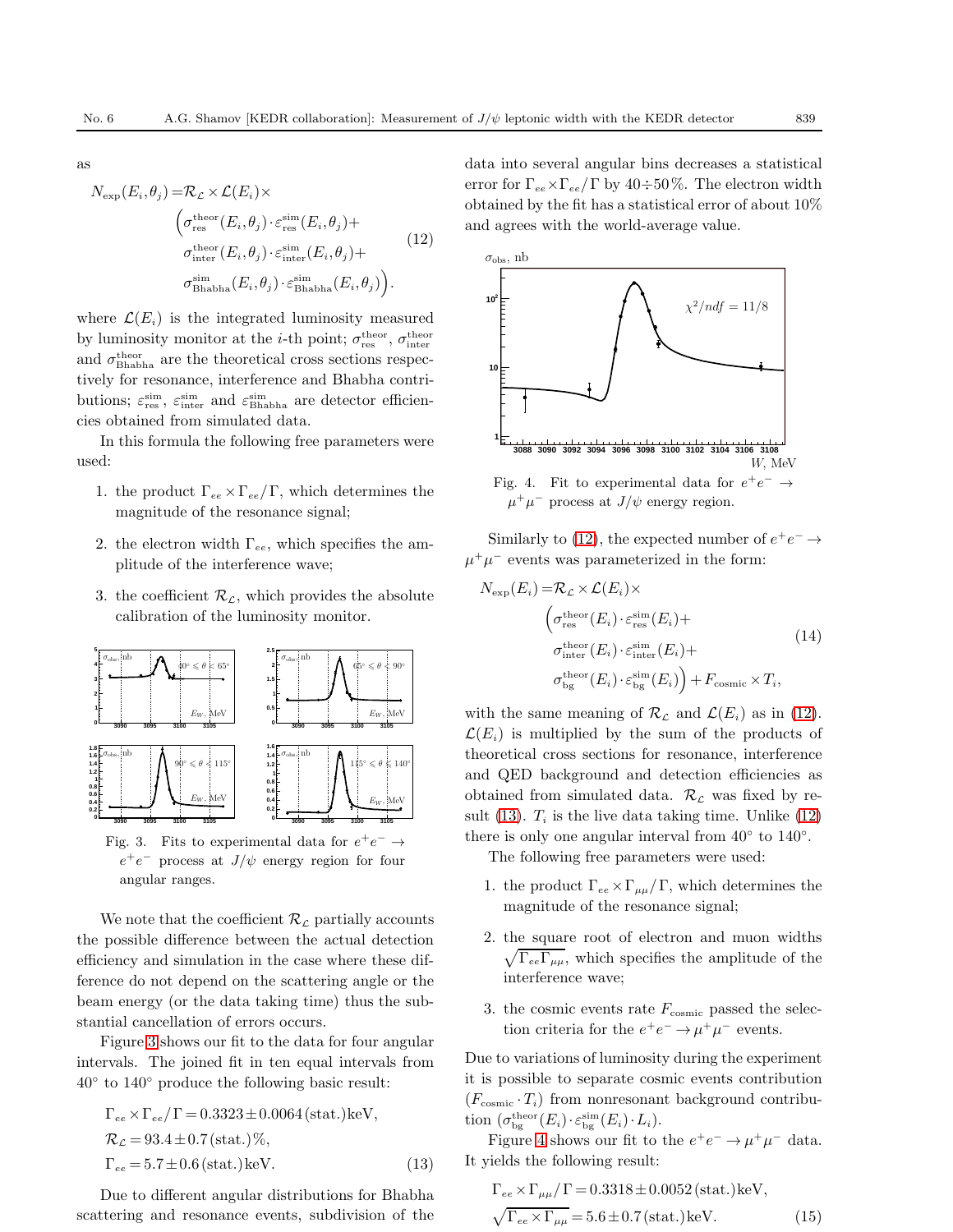As can be seen from [\(15\)](#page-3-4) the statistical error of  $\Gamma_{ee} \times \Gamma_{\mu\mu}/\Gamma$  is about 1.6%.

# 6 Discussion of systematic uncertainty

The most significant systematic uncertainties in the  $\Gamma_{ee} \times \Gamma_{ee}/\Gamma$  and  $\Gamma_{ee} \times \Gamma_{\mu\mu}/\Gamma$  measurements are listed in Tables [1](#page-4-0) and [2,](#page-4-1) respectively.

<span id="page-4-0"></span>Table 1. Systematic uncertainties in  $\Gamma_{ee} \times \Gamma_{ee}/\Gamma$ .

| Systematic uncertainty source                     | Error <sup>%</sup> |
|---------------------------------------------------|--------------------|
| Luminosity monitor instability                    | 0.8                |
| Offline event selection                           | 0.7                |
| Trigger efficiency                                | 0.5                |
| Energy spread accuracy                            | 0.2                |
| Beam energy measurement $(10-30 \,\text{keV})$    | 0.3                |
| Fiducial volume cut                               | 0.2                |
| Calculation of radiative correction               | 0.2                |
| Cross section for Bhabha (MC generators)          | 0.4                |
| Uncertainty in the final state radiation (PHOTOS) | 0.4                |
| Background from $J/\psi$ decays                   | 0.2                |
| Fitting procedure                                 | 0.2                |
| Quadratic sum                                     | 1.4                |

<span id="page-4-1"></span>Table 2. Systematic uncertainties in  $\Gamma_{ee} \times \Gamma_{\mu\mu}/\Gamma$ .

| Systematic uncertainty source                     | Error <sup>%</sup> |
|---------------------------------------------------|--------------------|
| Luminosity monitor instability                    | 0.8                |
| Absolute luminosity calibration by $e^+e^-$ data  | 1.2                |
| Trigger efficiency                                | 0.5                |
| Energy spread accuracy                            | 0.4                |
| Beam energy measurement $(10-30 \,\text{keV})$    | 0.5                |
| Fiducial volume cut                               | 0.2                |
| Calculation of radiative correction               | 0.1                |
| Uncertainty in the final state radiation (PHOTOS) | 0.5                |
| Nonresonant background                            | 0.1                |
| Background from $J/\psi$ decays                   | 0.6                |
| Quadratic sum                                     | 1.8                |

A rather large uncertainty of 0.8% common for the electron and muon channels is due to the luminosity monitor instability. It was estimated from comparing the results obtained using the on-line luminosity of the single bremsstrahlung monitor and the off-line luminosity measured by the  $e^+e^-$  scattering in the endcap calorimeter.

The essential source of uncertainty is an imperfection of the detector response simulation resulting in the errors in the trigger and offline event selection efficiencies. It was studied using collected data and the correction of  $0.75 \pm 0.7\%$  was applied.

The dominant uncertainty of the  $\Gamma_{ee} \times \Gamma_{\mu\mu}/\Gamma$  result is associated with the absolute luminosity calibration done in  $e^+e^-$ -channel. It includes the accuracy of the Bhabha event generators, the statistic error of  $\mathcal{R}_{\mathcal{L}}$  parameter [\(13\)](#page-3-2) and the residual (after correction using simulated data) efficiency difference for  $e^+e^-$  and  $\mu^+\mu^-$  events. The additional correction applied to this difference is  $-0.5 \pm 0.9\%$ .

The other sources of uncertainty are discussed in Ref. [\[24\]](#page-5-23).

### 7 Results and Conclusion

The new measurement of the  $\Gamma_{ee} \times \Gamma_{ee}/\Gamma$  and  $\Gamma_{ee} \times \Gamma_{\mu\mu}/\Gamma$  has been performed at the VEPP-4M collider using the KEDR detector. The following results have been obtained (in keV):

 $\Gamma_{ee} \times \Gamma_{ee} / \Gamma = 0.3323 \pm 0.0064 \, (\text{stat.}) \pm 0.0048 \, (\text{syst.})$  $\Gamma_{ee} \times \Gamma_{\mu\mu}/\Gamma = 0.3318 \pm 0.0052 \, (\text{stat.}) \pm 0.0063 \, (\text{syst.})$ 



<span id="page-4-2"></span>Fig. 5. Comparison of  $\Gamma_{ee} \times \Gamma_{ee} / \Gamma$  and  $\Gamma_{ee} \times$  $\Gamma_{\mu\mu}/\Gamma$  measured at different experiments mentioned in [\[25\]](#page-5-24) with KEDR 2009 results. The vertical strip is for the world average  $Γ_{ee} \times Γ_{μμ} / Γ$  value.

Figure [5](#page-4-2) shows the comparison of our results with those of the previous experiments. The grey line shows PDG average and the error for the  $\Gamma_{ee} \times \Gamma_{\mu\mu}/\Gamma$ product measurement. The new KEDR results are the most precise. Results are in good agreement with each other and with the world average value of  $\Gamma_{ee} \times \Gamma_{\mu\mu}/\Gamma$ .